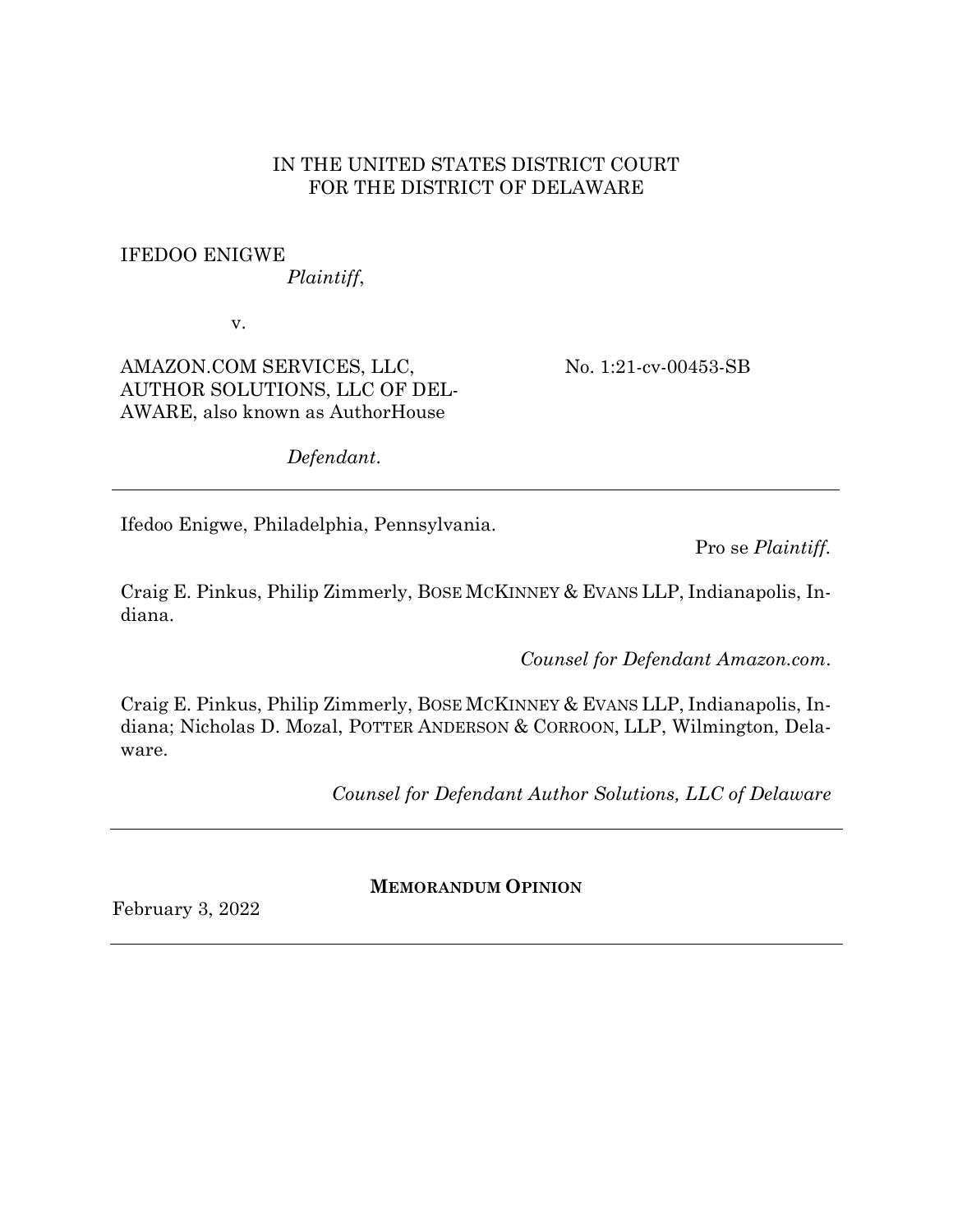BIBAS, *Circuit Judge*, sitting by designation.

Words matter. If a party says one thing, and his agreement says another, the agreement normally wins. Ifedoo Enigwe sues his old publisher for selling his book without permission. It should not have, he says, because it agreed to end its rights to his book long ago. But their agreement does not say that. So I must dismiss his copyright and counterfeiting claims.

On this motion to dismiss, I take all the factual allegations in the complaint as true. Enigwe wrote a book and published it with AuthorHouse. Am. Compl., D.I. 3 ¶3. They had a falling out; he sued; and they settled. *Id.*

Fifteen years later, AuthorHouse sold two copies of Enigwe's book on Amazon. *Id.* ¶¶4–6. Enigwe was enraged. He says that the settlement agreement had ended AuthorHouse's "access [to] the book" years before the Amazon sales. *Id.* ¶¶3, 7. Besides, adds Enigwe, he never signed an agreement letting Amazon sell the book. *Id.* ¶8. So he sued AuthorHouse and Amazon for copyright infringement and counterfeiting. *Id.* ¶¶9–16.

AuthorHouse and Amazon now move to dismiss. D.I. 12. On this motion, I draw all reasonable inferences in favor of Enigwe. *Zimmerman v. Corbett*, 873 F.3d 414, 417–18 (3d Cir. 2017). And because he lacks a lawyer, I cut him extra slack. If I can "reasonably read [his] pleadings to state a valid claim," I must. *Morgan v. Scott*, 83 F. Supp. 3d 616, 620 (D. Del. 2015).

But even on that relaxed standard, Enigwe fails to plead the necessary facts for a counterfeiting claim. "Counterfeiting occurs when" someone uses a "legally registered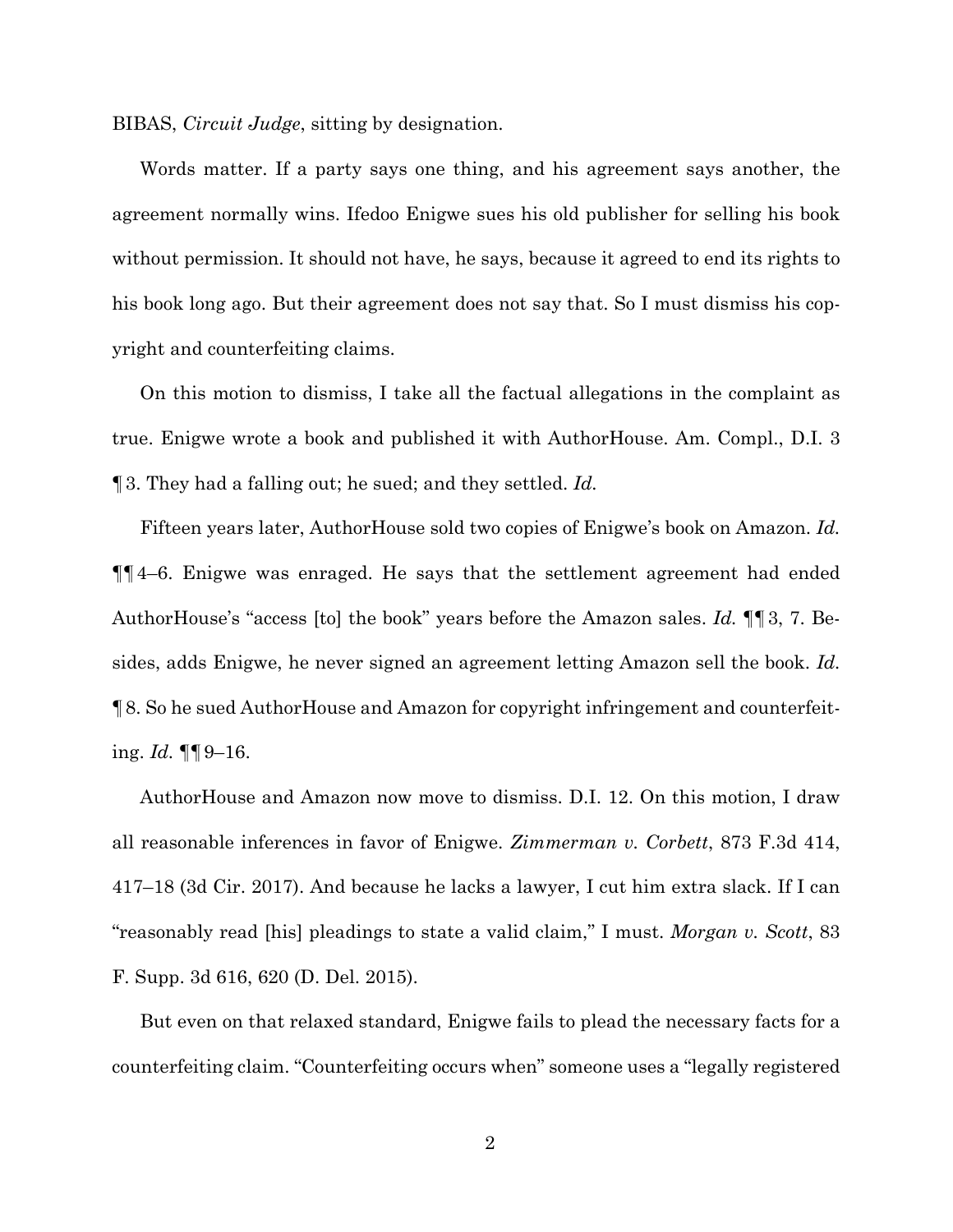trademark" without authorization. *AstraZeneca AB v. Dr. Reddy's Lab'ys, Inc.*, 209 F. Supp. 3d 744, 754 (D. Del. 2016). Yet Enigwe mentions no registered trademark. So he fails to show that either company "infringed on [one]." *AstraZeneca AB*, 209 F. Supp. 3d at 755; *see* 15 U.S.C. §1127.

His copyright-infringement claim fares no better. Enigwe had to show that AuthorHouse copied his work without authorization. *Tanksley v. Daniels*, 902 F.3d 165, 172–73 (3d Cir. 2018); *see also Storage Tech. Corp. v. Custom Hardware Eng'g & Consulting, Inc.*, 421 F.3d 1307, 1315–16 (Fed. Cir. 2005). He acknowledges that he authorized AuthorHouse to sell his book at one point, though he gives no details. Compl. ¶¶3, 7. Instead, he points to a later settlement agreement. He claims that, under that agreement, AuthorHouse could list the book only "for one more year" but would "then turn over the electronic version to [him]." *Id*.

But the settlement agreement says no such thing. *See In re Burlington Coat Factory Secs. Litig.*, 114 F.3d 1410, 1426 (3d Cir. 1997) (allowing consideration of documents "*integral to or explicitly relied upon* in the complaint"). Indeed, it suggests the opposite. One provision ensured that AuthorHouse would "maintain[] the Book on [its] listing for a period of *five* [] years … without charging Enigwe its annual renewal fee." D.I. 14-1  $\P 8$  (emphasis added).

In his briefs, Enigwe changes his argument. He says that the five-year-listing provision barred AuthorHouse from selling his book all those years later. D.I. 15, at 4– 5. But that argument fails too. At first glance, that provision says nothing about AuthorHouse's *rights* to sell the book going forward. D.I. 14-1 ¶8. And if Enigwe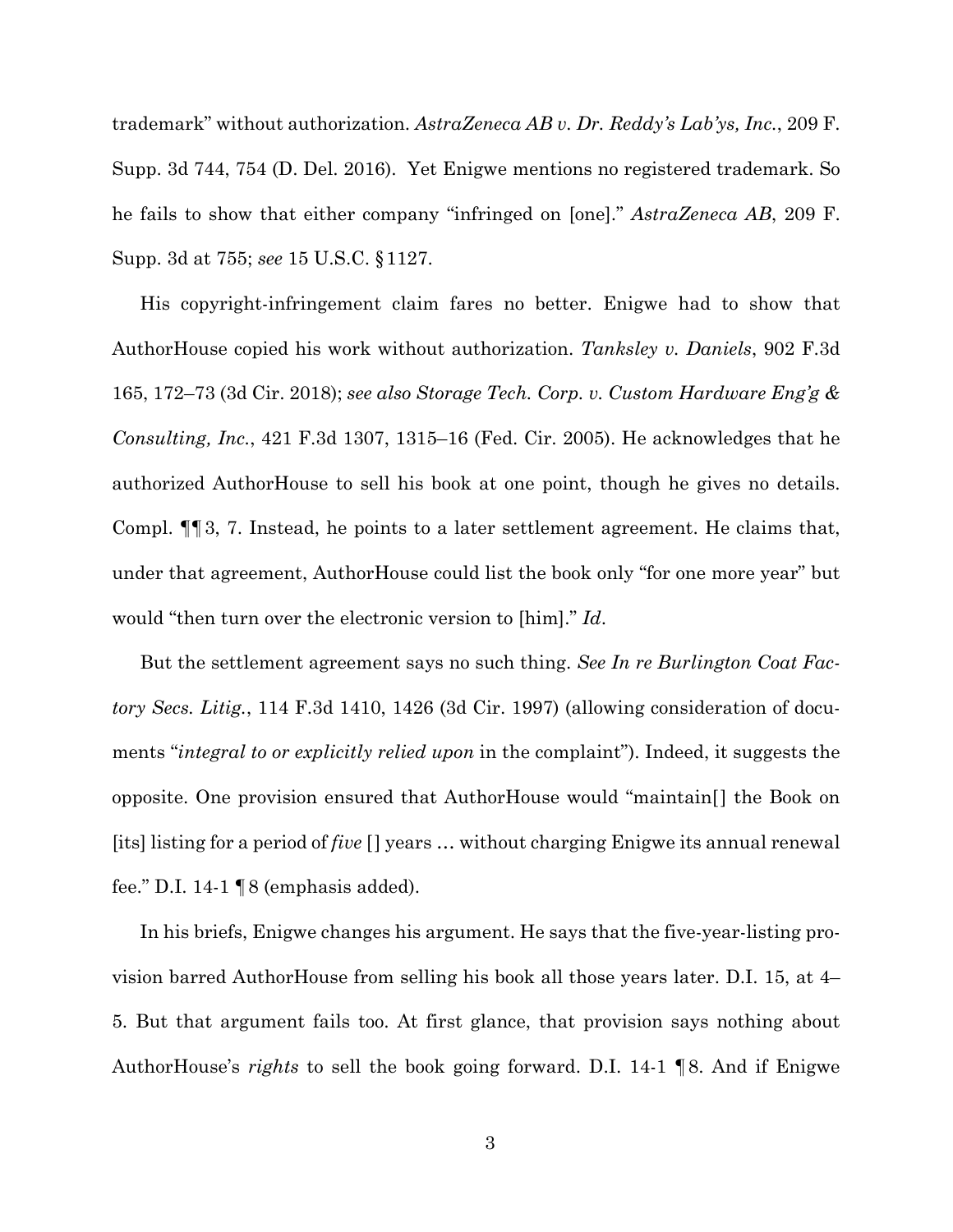wants to argue that it does, he cannot bring that argument to us: the settlement requires any "dispute … over [its] terms" to be brought in the Southern District of Indiana. *Id.* ¶23.

Thus, Engiwe has failed to provide "facts from which it would be plausible to conclude that" AuthorHouse printed his book "after the license expired." *Live Face on Web, LLC v. The Control Group Media Co.*, 150 F. Supp. 3d 489, 496 (E.D. Pa. 2015). So I dismiss his complaint.

Enigwe tries two more arguments in response, but both fail. First, he says he challenges the settlement agreement's authenticity. D.I. 15, at 3; *see also In re Burlington*, 114 F.3d at 1426 (documents considered at motion to dismiss must be authentic). But he does no such thing. Rather, he argues that the agreement should have been "filed under seal in the court docket" in the earlier lawsuit—not that it is fraudulent or has been altered. D.I. 15, at 3; *cf. Oshinsky v. N.Y. Football Giants, Inc.*, 2009 WL 4120237, at \*3 (D.N.J. Nov. 17, 2009). Filing does not bear on authenticity. So I cannot credit that claim. *Id.* at \*3.

Plus, Enigwe says that, even if AuthorHouse is in the clear, Amazon is not. D.I. 15, at 5. Amazon was just a platform where AuthorHouse could sell its books. *Id.* Yet when Amazon convinced AuthorHouse to do so, Enigwe says, Amazon violated antitrust laws. *Id.* 5–6. But that is irrelevant to copyright infringement. Enigwe does not point to anything else barring AuthorHouse from selling his book on Amazon. If Enigwe revives his lawsuit against Amazon, he must do so. And if he wants to bring an antitrust claim against it, he must do so expressly. *See* 15 U.S.C. §15(a).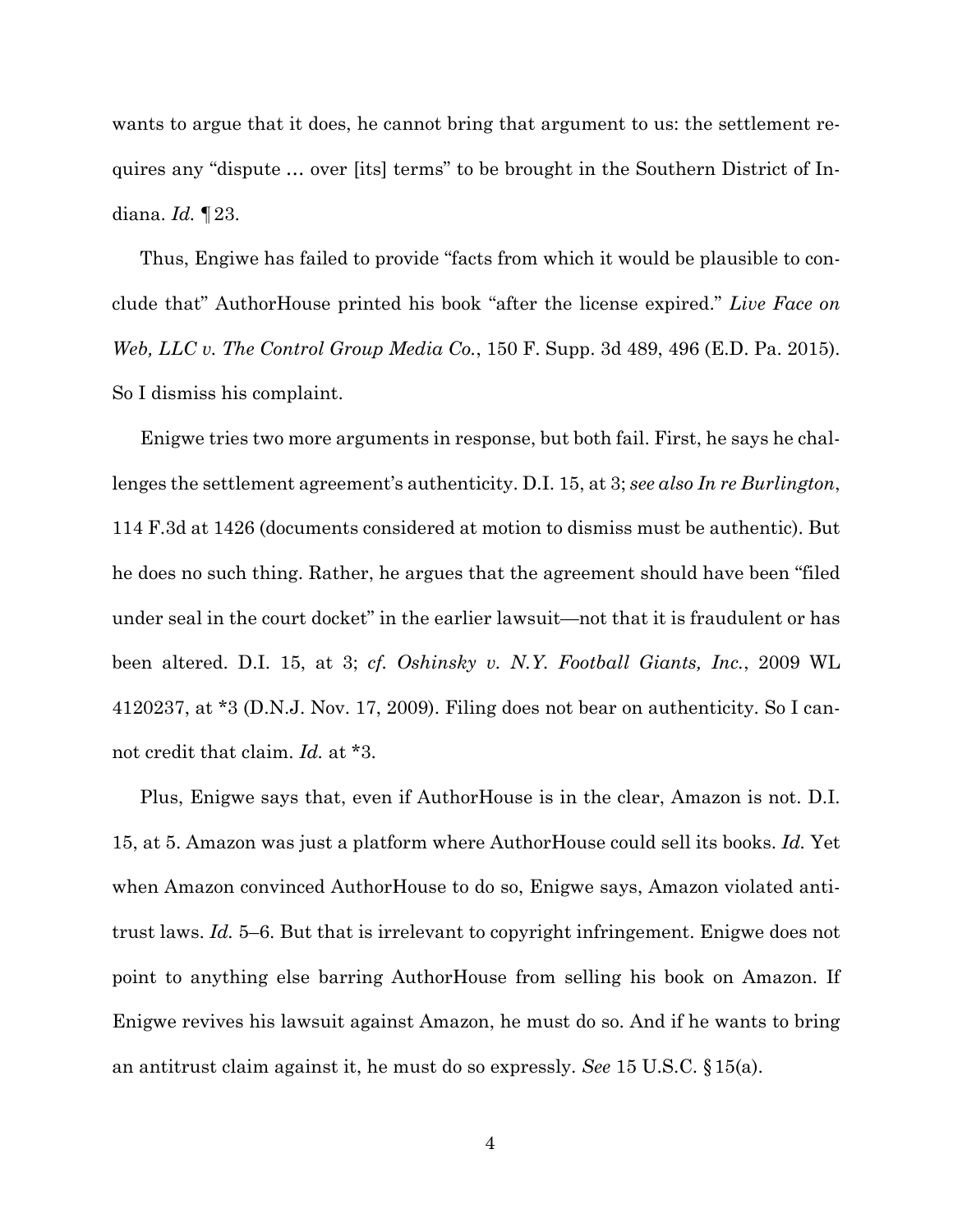\* \* \* \* \*

So I dismiss Enigwe's claims. If he wants, he may amend his complaint with a different theory for why AuthorHouse's sales were barred. If believes his original agreement with AuthorHouse limited its sales, he may refile here. But if his new theory also relies on the settlement, he should file in the Southern District of Indiana, as its forum-selection clause requires. D.I. 14-1 ¶23.